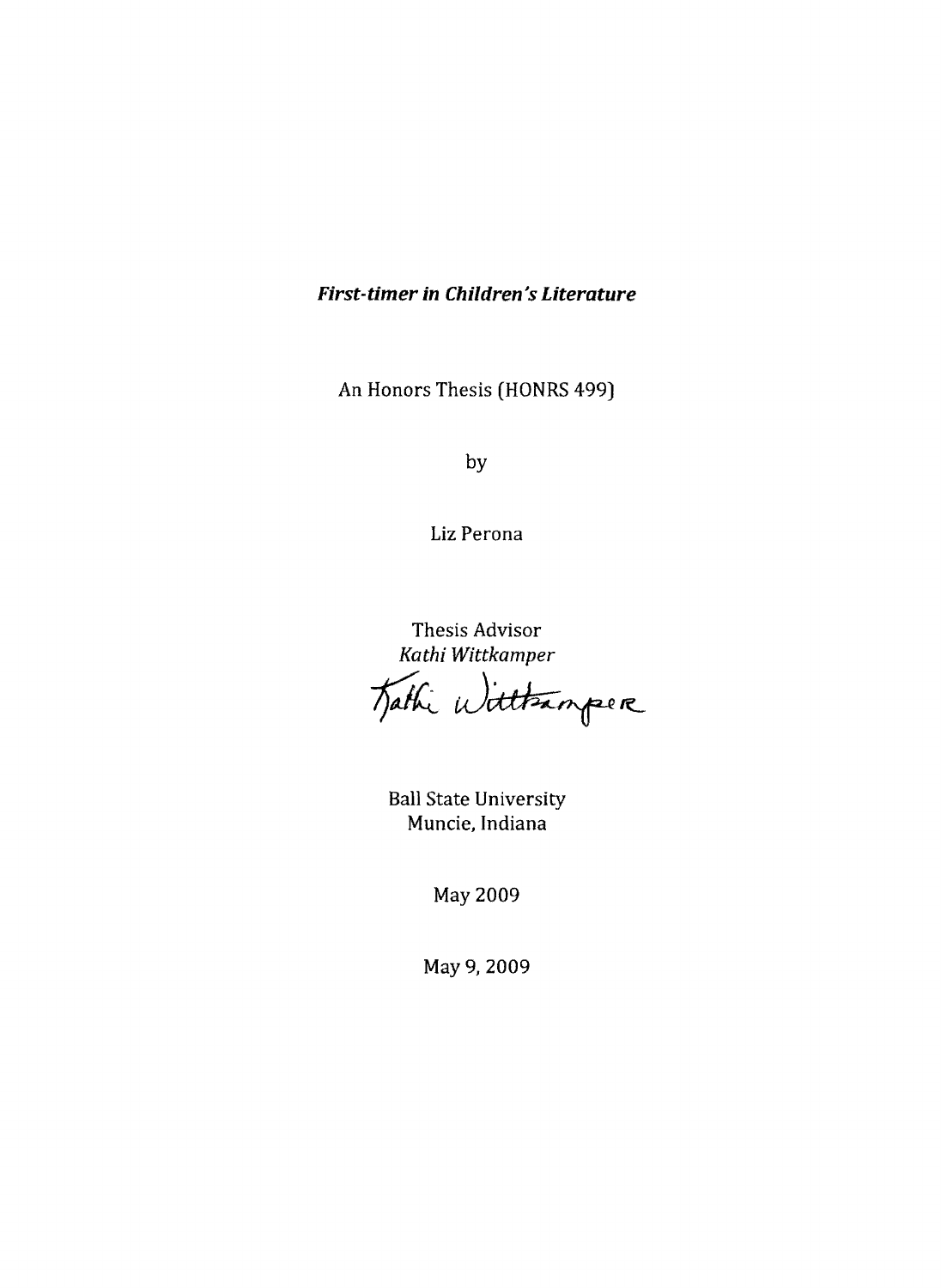### *Templeton's Party, Boris' Plan, and the Fancy Fountain*  Written by: Liz Perona Illustrated by: Erin Luebke

4/5: Today was one of the hottest days that the animals living in the forest near 118<sup>th</sup> Street had ever experienced. By lunchtime, Templeton the Turtle, Boris the Bear, and Posie the Porcupine had just about had enough of the "playing outside to get rid of their energy" that their parents insisted upon. The friends had already played hide and go seek, capture the flag, and ring-around-the-rosie at least three times. They were hot, tired, and red in the face. All of the animals needed a cool break.

*617:* Templeton the Turtle decided to invite everyone over for a party at the family lake house, because it was just too hot to be outside in the heat. He went home to help his parents get ready for the party. There was much to be done before the party began. He and his mom made Templeton's Top Secret Seaweed Popsicles. The recipe had been handed down from generation to generation, and it was certainly delicious and nutritious.

8/9: After the popsicles were hardening in the freezer, Templeton went outside to help his dad get the lake ready. They set up the diving board, cleaned off the picnic table, and picked up the trash around the shore. After this, the lake was almost ready for the first swim of the season. The only thing left to do was to check the water temperature. Templeton stuck one toe in, two toes in, three toes in... PUSH...

10/11: SPLASH! The next thing Templeton knew, he was in the water ... with Boris. Luckily, for Templeton's shell, the water temperature was just right

12/13: The rest of his friends arrived a few minutes later. The fun began. All of the kids started playing an exciting game of Marco-Tailo. After everyone had a turn, they jumped off the diving board. Splash, Splash, Splash! Posie managed to create quite a splash because of her quills. Boris, who liked to be a show off, was next on the board. He always performed flashy dives, and this one was no different.

*14115:* He ran to the end of the board as fast as he could, bounced three times, twisted twice, flipped once ... and landed bottom first in the water with quite a lot of speed. The crowd erupted with laughter, but it slowly died out as Boris came up to the surface.

16/17: Boris came up to the surface looking rather curious. He had a spring on his head, a tire around his middle, and an old thimble on his tail. By this time, the crowd was silent, except for the littlest one-Posie. She said what everyone else was thinking, "How did all of this junk get in the lake?"

18/19: Due to the discovery of trash in the lake, the youngsters were not allowed back in the water for the day. Disappointing as this was, it gave the friends even more reason to find a solution to the pollution. Boris was especially bothered by the trash and determined to get every last piece of it out. The friends spent the rest of the day jumping, splashing, and eating seaweed popsicles near the sprinkler.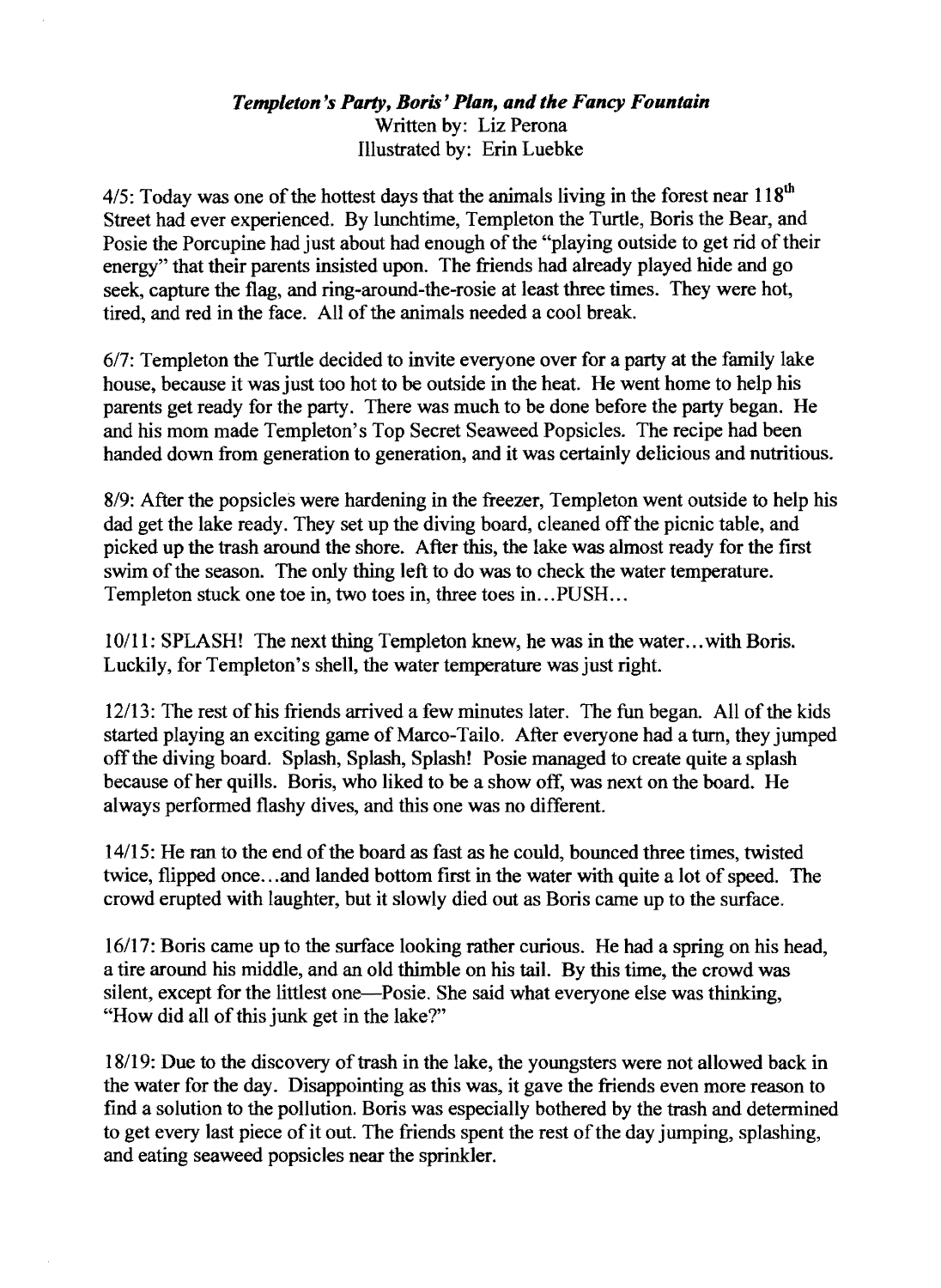*20/21:* After dinner, the friends camped out in their secret tree house to decide what to do. They made a long list of ways to clean out the lake. It began with scuba diving to collect trash and ended with putting hungry fish in the lake to eat the trash. Both of these, and all of the ideas in between were not very reasonable ideas. The friends put their heads together one last time. "I've got it!" exclaimed Templeton as an idea suddenly came to him, "If EVERYONE brought a fishing pole to the lake—we could fish the trash out!"

*22/23:* After discussing all of their ideas with their parents, the final plan to fish out the trash was decided upon. All there to do now was to get ready for the big day. The animals painted signs to tell all of their neighbors and fellow animals about the "First Annual Clean-Up the Lake Day." As the trio painted, they all hoped for a hippopotamussized turnout.

*24/25:* Luckily, the very next day was a warm, sunny day, and EVERY animal came to the lake with a fishing pole. Pole after pole could be seen around the edges of the lake. Each pole was ready in the lake, waiting for some trash to bite. Animals from every part of the forest spent the whole day fishing piece after piece of trash out of the lake. Of course, parents were around to supervise, and there were even different kinds of poles for beginning fisheranimals. Some poles had magnets, some had typical hooks, and some even had hinges like a mouth to chomp down on trash.

*26/27:* The piles of trash from the lake were getting bigger and bigger and bigger. The animals began to realize how much stuff they had been throwing in the lake. Each animal thought they were the only one throwing stuff in the lake, but that just wasn't the case. They all contributed to a big polluted mess.

All the animals were tired and hungry, and rightfully so because the sun was beginning to set as Boris fished the last piece of trash out of the lake. Now the question was, what were they to do with all of this trash?

*28/29:* The littlest ones knew just what to do. It took them quite a few days of gluing, painting, and glittering, but they ended up with quite a masterpiece.

*30/31:* Now the middle of the lake contains a fancy fountain made from all of the animals' junk. On top of that fountain is the very spring that started it all. The fountain stands tall, as a reminder to all that trash should be thrown only in trashcans-not in ANY beautiful lake. Even today, that lake in the forest near  $118<sup>th</sup>$  Street is still one of the cleanest lakes within approximately 648 square miles. There is one other new additiona sign that reads, "The littlest ones often make the hugest difference."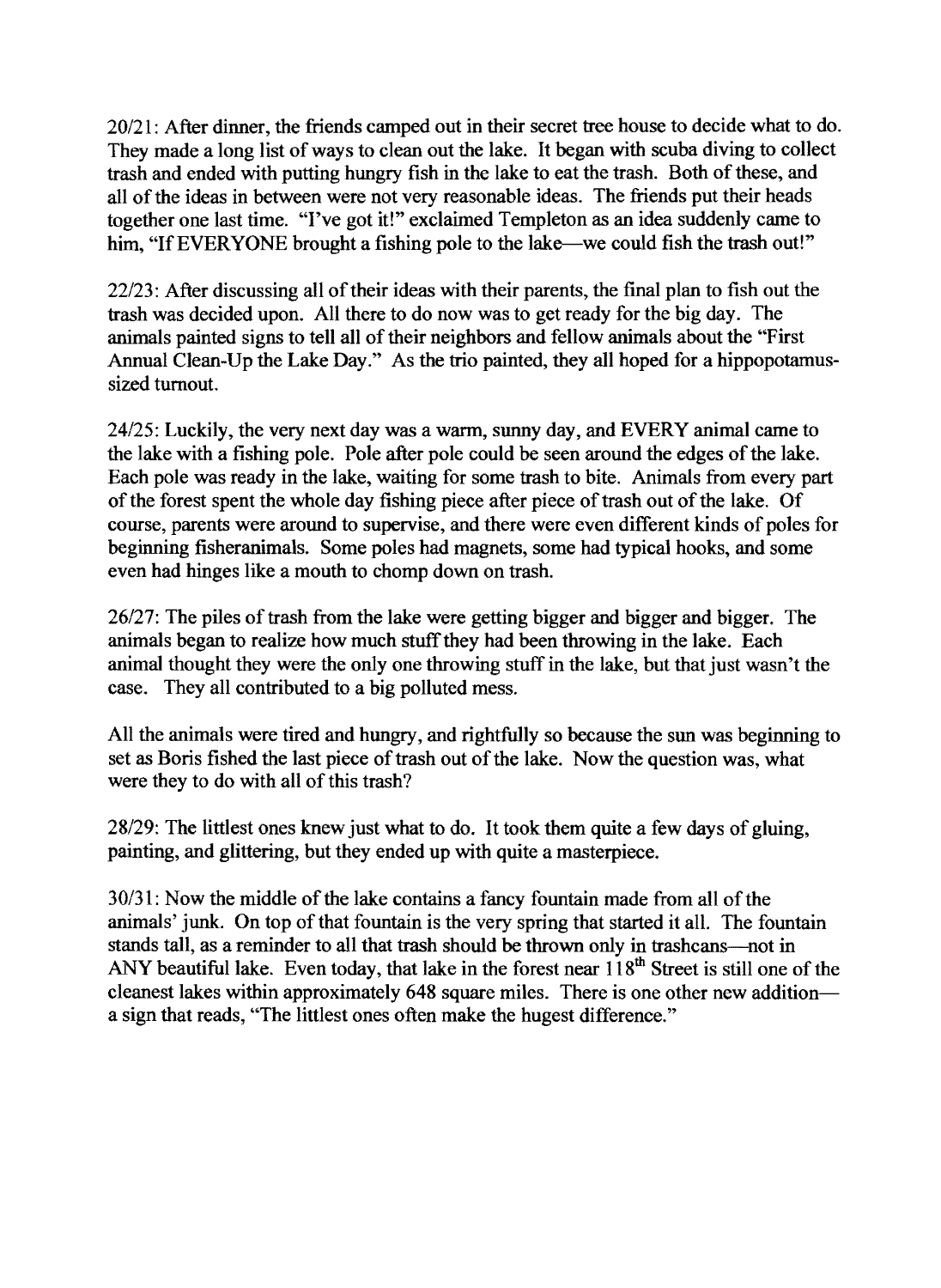

#### Abstract

Liz's thesis was a children's book written about environmental issues. She used her previous knowledge from children's literature and educational reading classes to aid her in the creation of this project. Liz included a copy of the text in her final submission. A copy of the final, printed children's book can be found in her partner, Erin Luebke's thesis project.

#### Acknowledgments

- I want to thank Mrs. Kathi Wittkamper for advising me through this project. She was extremely helpful in both the writing and creation process.
- I would also like to thank my dad, Tony Perona, for helping me with the editing process and encouraging me every step of the way.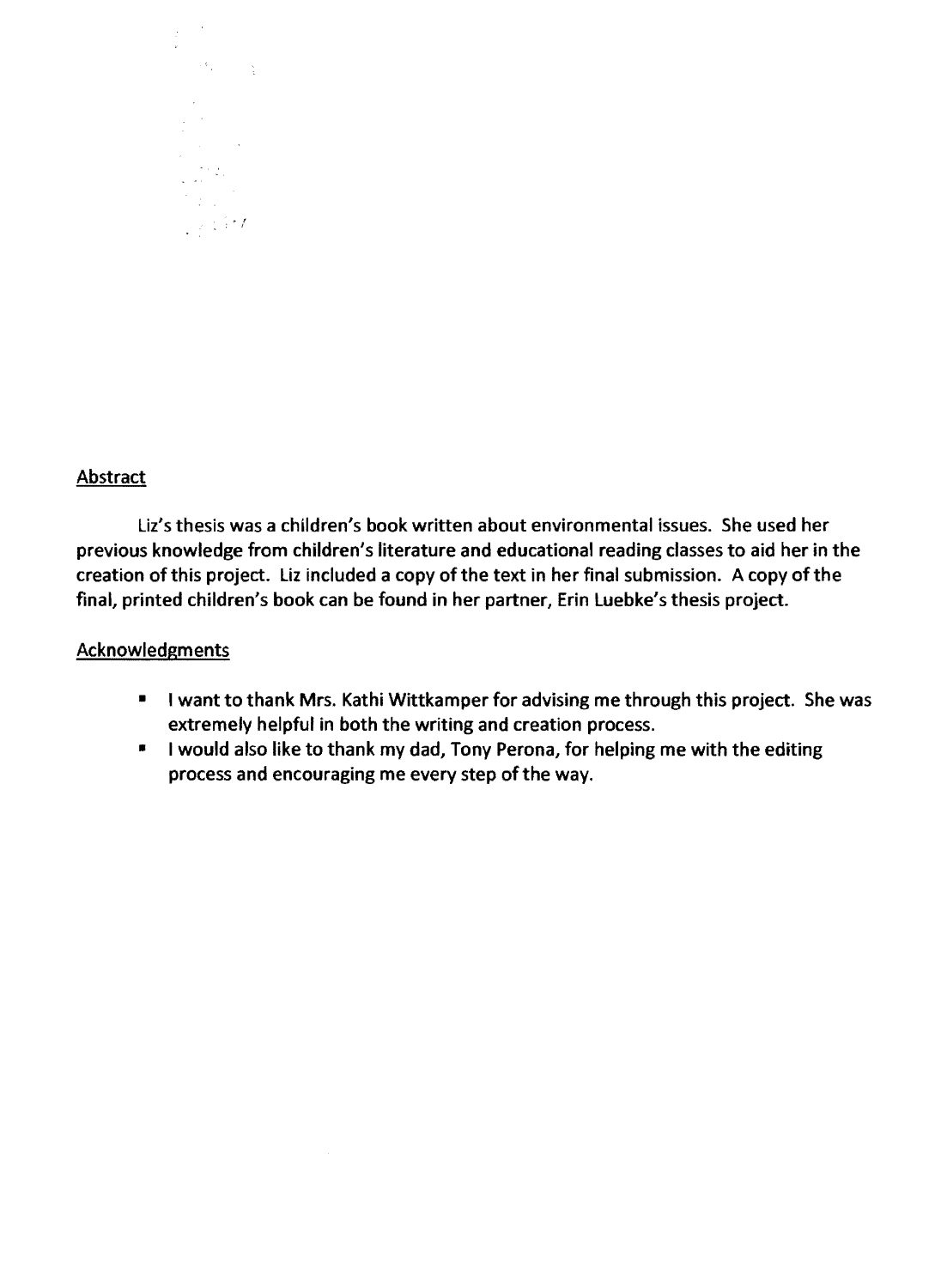As a future elementary school teacher, I am very interested in children's literature. Engaging children in reading at an early age is very important to their development as readers and writers later on in life. Literature *can* change lives. All of us can think back on books that have made a difference in our lives, whether this occurred at a young or old age. Children need stimulating children's books with characters that they can relate to. They need to be so engaged while reading that they feel like they are one of the characters. Students need to be introduced to real-world problems on a smaller, childlike scale. Finally, children need to be inspired and encouraged while reading. Authors that can do all of these things write meaningful children's literature that changes generations. While I know I have probably not written the next Caldecott Medal winner or Young Reader's Choice Award, I hope to have touched on some of these qualities in the course of my children's book.

As it came time for me to choose a medium for completing my honor's thesis, I knew that I needed to do something creative. I know that I am able to write research papers, as I have done this my entire college career. I needed more of a challenge in something that interested me and in which I possessed some background knowledge. Writing a children's book met all of these qualifications. I am interested in children's literature, and I have some background knowledge on the topic from various children's literature and educational reading courses. The last part of the equation was a challenge, and writing creatively is most certainly a challenge. Furthermore, I grew up as the daughter of a murder mystery author, so I have been exposed to both the trials and successes of the 'book business' throughout the majority of my life. He has always encouraged me to read and write, and I knew that he would be proud if I gave it my best shot as a creative writer. Writing a piece of children's literature seemed to be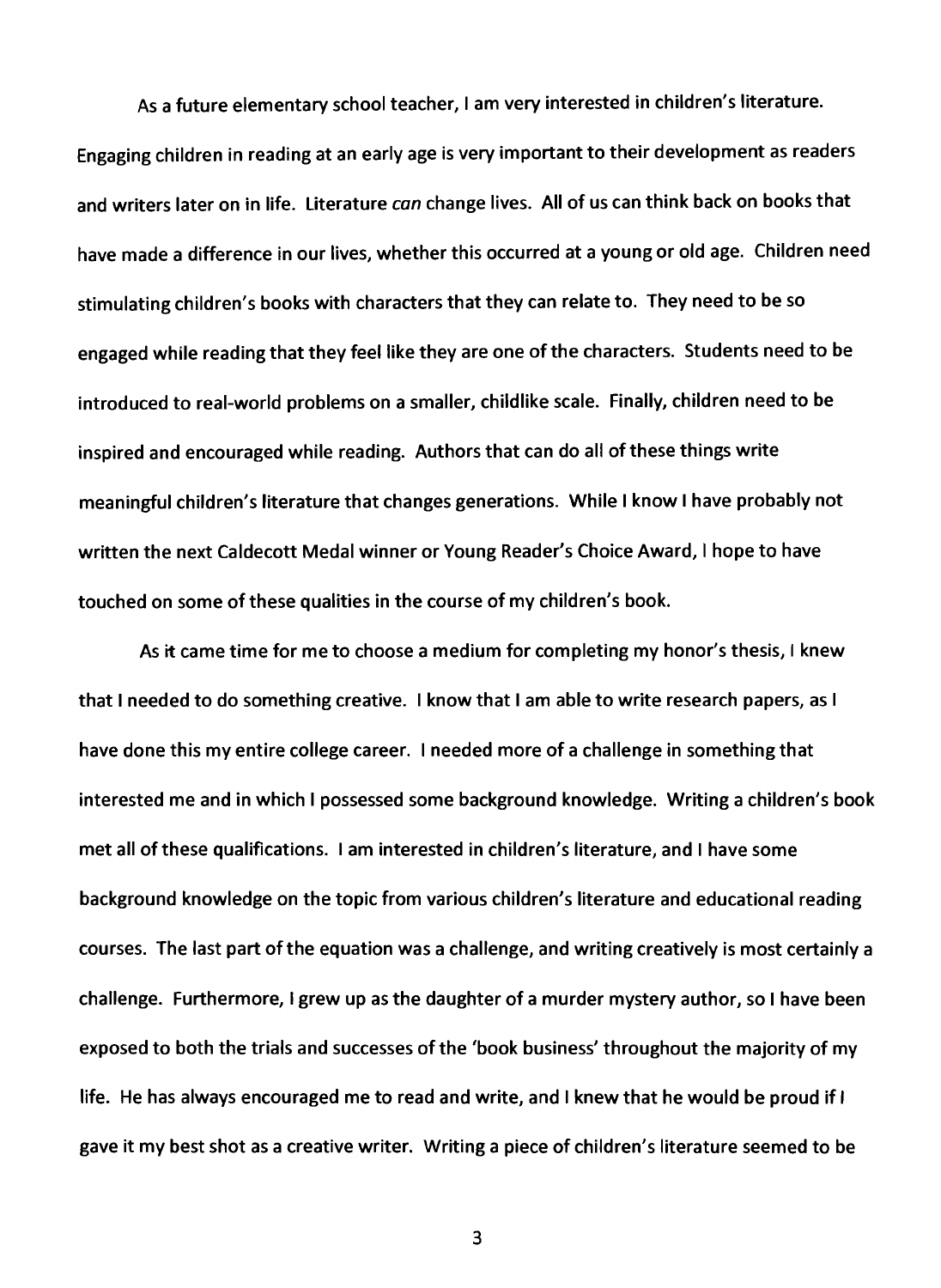the best way for me to express my creativity while combining my interest in children and education.

I should be honest in admitting that I thought writing a children's book could not be that difficult. I knew writing a book was something that interested me, and after doing some research it appeared that I did not need more than a thousand words for a 32-page book (Writing for Children: How to Write Picture Books). As I started writing, I discovered how important each one of those words proved to be. I had to make every word count in order to make the most of so few words. I had to pare down the details because the majority of details should be found in the pictures not in the text (Writing for Children: How to Write Picture Books). As a somewhat 'wordy' writer, this was difficult to do. Furthermore, I discovered how hard it is to "dumb down" my writing. It is impossible to use the 'interesting synonyms' I have been taught to use for years. Young children simply do not have a large vocabulary, and while it is important to introduce them to new, challenging words, they must still be able to understand the story. For instance, I had to settle on the words, said and hot, where in other writing those might be altered to declared or sweltering. This proved to be especially challenging for an author's daughter who has had good word choice drilled into her from a young age.

After deciding on the medium of writing a children's book, I needed to decide on a topic. Recycling, reusing, and taking care of the Earth are hot topics right now. We are bombarded with messages about the environment all over TV, magazines, and the Internet. Many of these messages are negative and involve spending a good deal of money on the next best car or washing machine. It is important to send some positive messages about taking care of the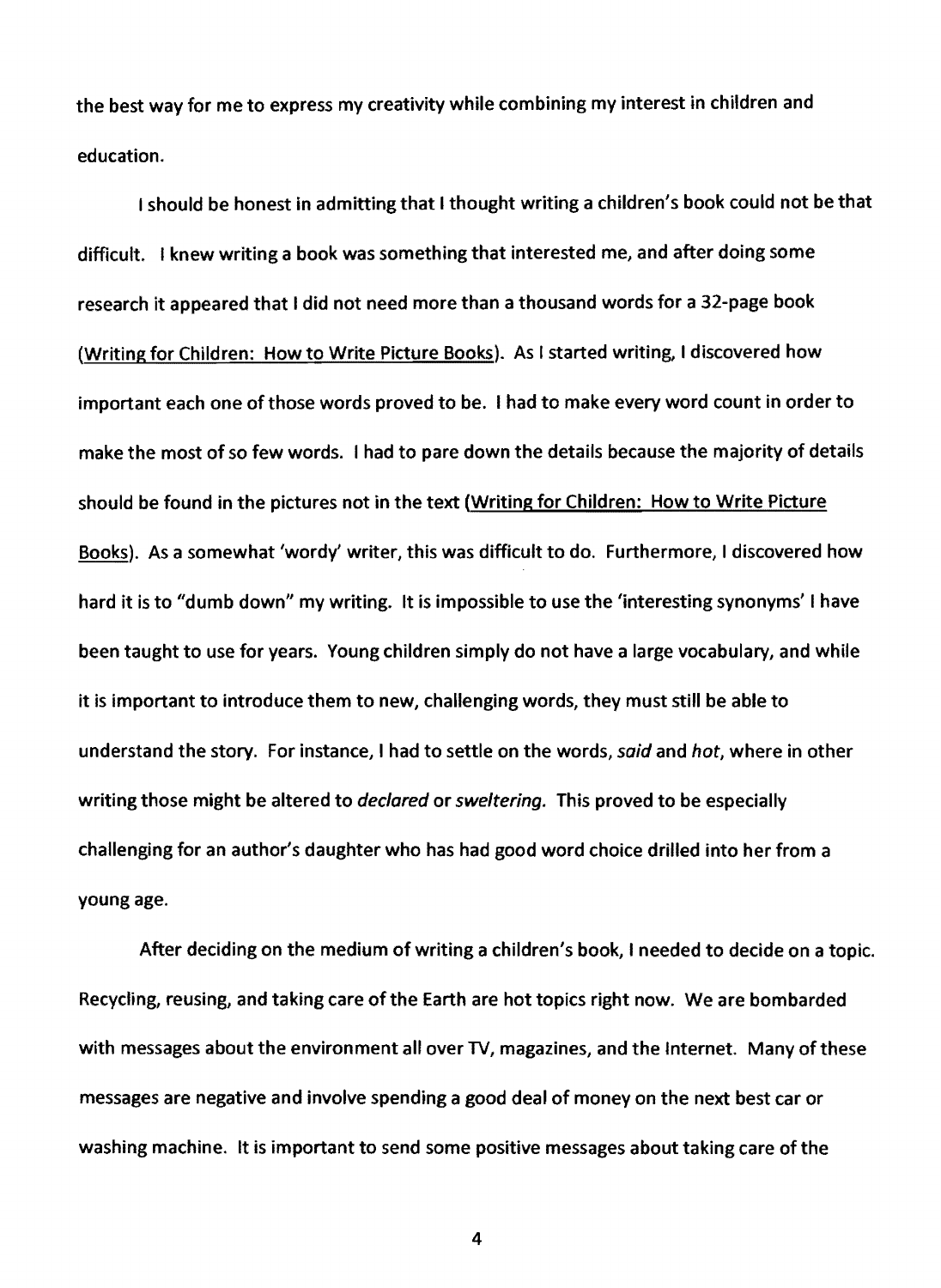planet to children. These messages need to be inexpensive or free things that children can do by themselves or with parental supervision to help clean up the Earth. There are simply not enough books about this topic written for children, and this needs to change. After all, children are the future and they can make a difference!

As I selected the topic of the environment, I knew I wanted to take a lighthearted approach in my writing. Animals in a forest seemed like an appropriate way for me to do this. There are so many beloved children's books that include animals: Winnie the Pooh, The Velveteen Rabbit, Lyle, Lyle Crocodile, and The Hungry Caterpillar. Animals seem to be engaging to young children. During my time tutoring a kindergartener, I found this to be especially true. My student avidly read a book if it involved animals and allowed him to talk and write about different kinds of animals. This did not seem to be the case when reading about people or objects, such as houses or feet. Beyond the use of animals, I wanted to write as if these animals were young children. These young animals make a difference in their habitat by not only discovering a 'fishy' problem but also coming up with a solution to clean it up all with minimal help from adults.

When I sat down to write the story, environmental ideas were swarming around my head. I wanted to cover every single topic that I could brainstorm and introduce it to children. These ideas ranged from wasting water to depleting the ozone layer. My first thought was to have four or five different animals that were all friends but resided in different habitats throughout the forest. Each of these animals would discover something that was happening to their home. Together, the animals were going to come up with solutions to each problem and present them to the rest of their 'animal community.' However, after trying to map out a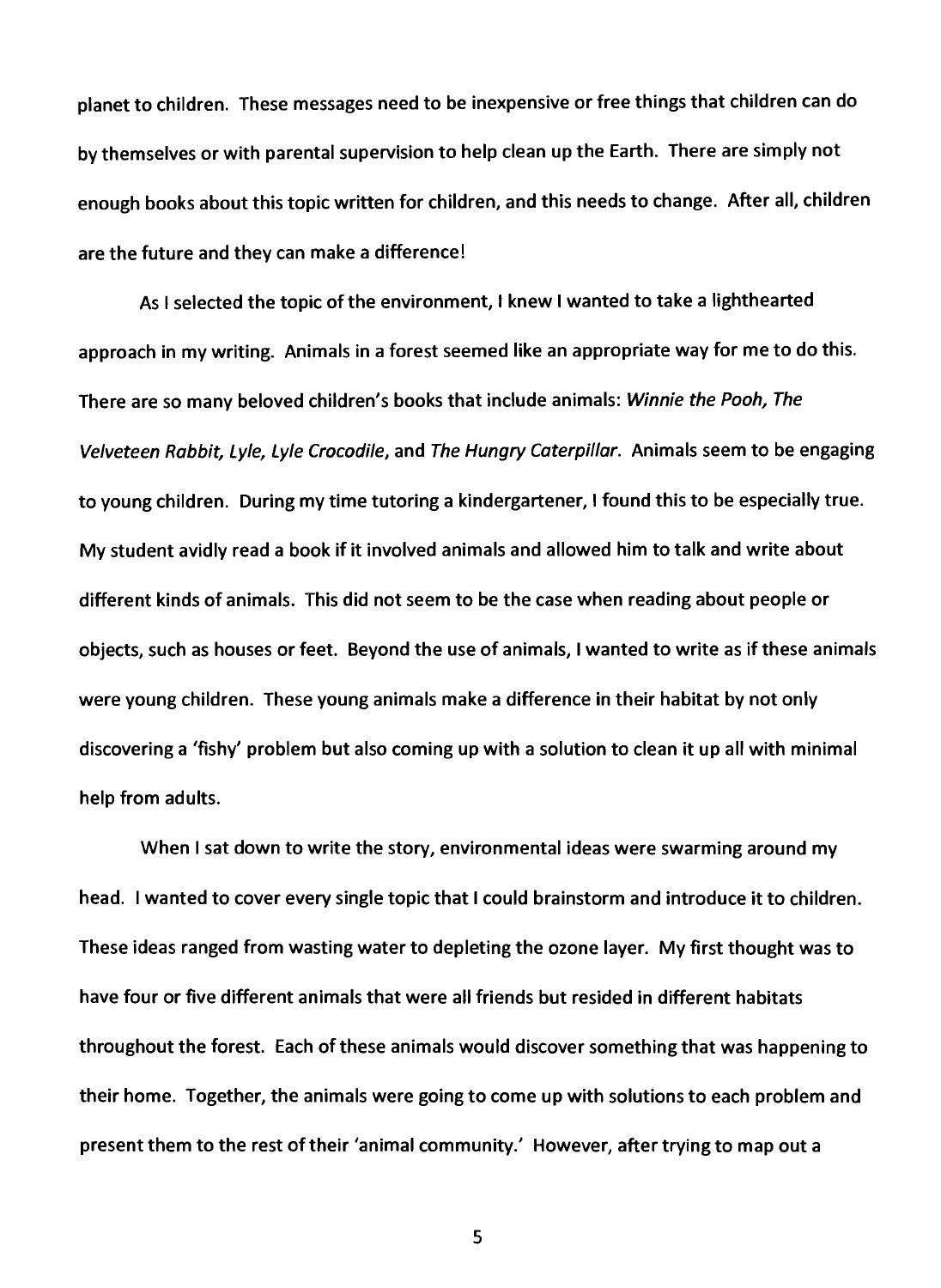possible plot, the story was far too complex for young readers. It would not have been possible to wrap up the story in 32 pages, nor would it have been readable by students under the age of nine.

I searched for a new idea. After looking at all of the environmental problems I had brainstormed, I began to think about what was the most realistic thing for students to accomplish. Young children ARE capable, but the idea of them walking a long distance to school instead of driving or completing all of their errands in one trip is preposterous. They are still at the mercy of their parents, and they must go where their parents ask when their parents ask. Also, children do not typically have control over the thermostat. They do not have the ability to turn the temperature down in the winter and up in the summer.

Some things adults have control over, whether children like it or not, but there are things that children can easily do. This brought me to the idea of picking up trash. Regardless of age, picking up trash is an easy, free, selfless thing anybody can do. However, I wanted to take it a step beyond this. Everyone can see trash lying around in streets, medians, yards, and parks, but what about trash in places that cannot easily be seen? Pollution in our rivers, lakes, and streams is a problem as well. Because of this, I decided on creating a lake polluted with trash that the young animals would discover and generate a plan to clean.

Next, I had the task of coming up with how the animals were going to discover the problem. A lake party on a blistering day in the middle of summer seemed like a natural idea. The animals could all jump off of the diving board without nearing the bottom of the lake polluted with trash, except for the biggest and heaviest, Boris the Bear. After jumping off the diving board, he would come back up to the surface covered in trash-a tire around his middle,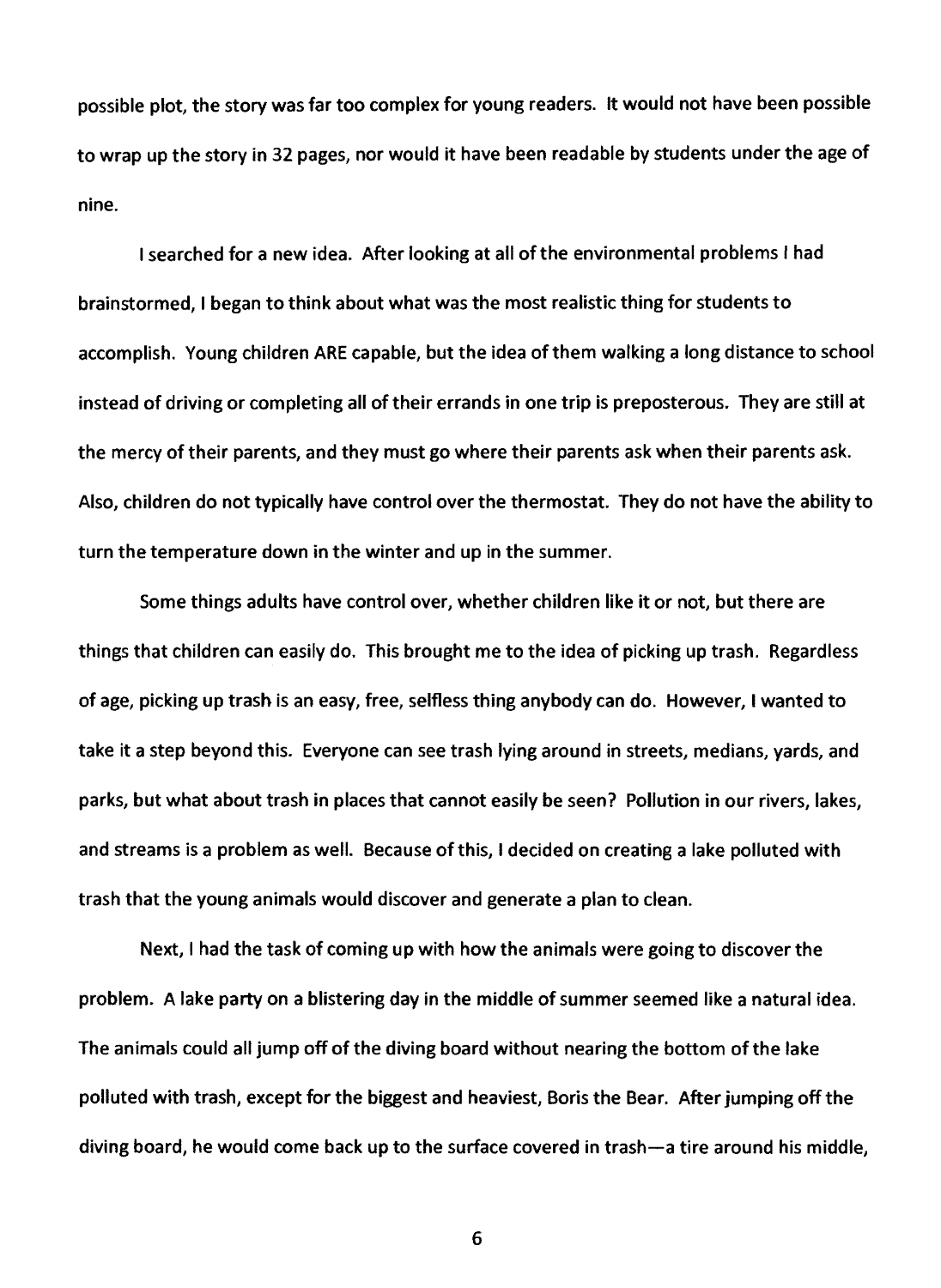a spring on his head, and a thimble on his tail. This simple sight would gain the attention of the other guests, and the children would be moved to find a solution to this disconcerting situation, especially after it interrupted their lake party.

I wanted the children to come up with a way to clean out the lake by themselves. I decided that they would brainstorm all of these ideas in their secret clubhouse removed from the adults. This was to play into the idea that the children can create an idea and make a difference with minimal help from adults. The young animals imagined many ideas and decided upon fishing the trash out of the lake with fishing poles. The use of fishing poles for this purpose was my interesting and unique way to bring creativity and imagination to the magical world of fiction.

After meeting with our advisor, she said that she liked both the idea that they fished the trash out of the lake and that the children were doing this on their own. However, she stated that sometimes children try to emulate what they read in books. She was concerned that this might pose a safety hazard, and encouraged us to include parents helping with the actual fishing event. The illustrator and I took this a step further and created imaginary types of poles with both magnets and "teeth" to chomp down on trash. Including parents in the fishing and using different imaginary poles help to add both to the creativity and safety of the readers. I am glad that our advisor stated this, because the idea of "safety" in a book had not occurred to me. During my student teaching, I constantly had to worry about my students' safety, but the idea of safety in a book was foreign to me. I never thought that students would attempt to recreate a fictional story.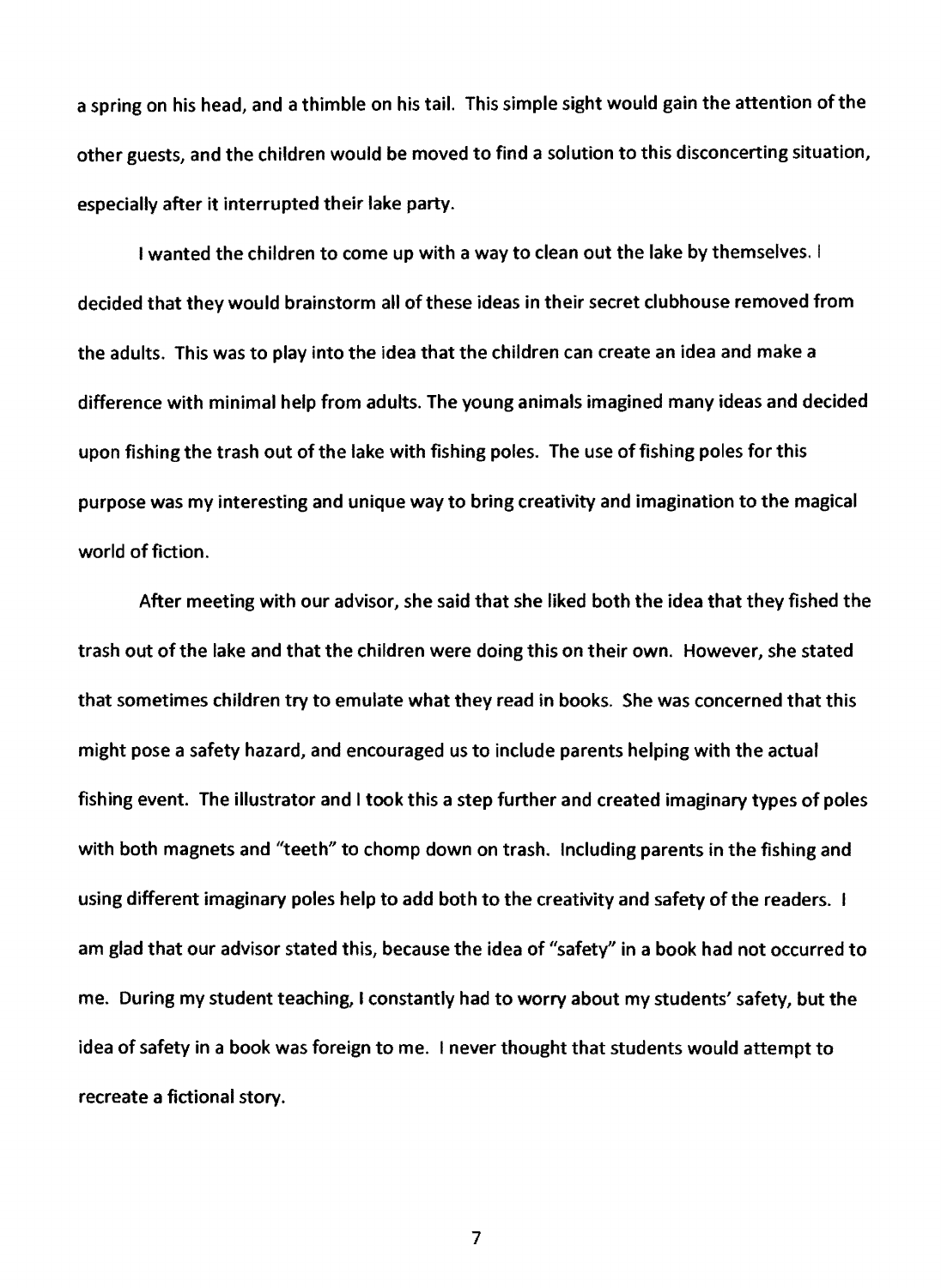Finally, after all of the trash had been removed from the lake. I believed that it was important to make something positive come about from this dirty situation. A creative "glued, painted, and glittered" fountain was my solution. The children would create this fountain and with the help of some adults, place it in the center of the lake, as a reminder to all that trash belongs in a trashcan not in any of nature's beautiful lakes.

After finishing the writing, complete with several edits, I had the opportunity to read the story to approximately 50 fourth grade students. I selected fourth graders because the story is aimed to first, second, or third graders, and I felt that students at the fourth grade level are mature and capable enough to analyze the writing and produce constructive criticism. The illustrator and I wanted to see what a child would think about the story, and we wanted to take to heart their suggestions and adapt our story accordingly. First, I was very pleasantly surprised by their response to my story-I practically received a standing ovation, and I admit, this did make me feel better about the story I had taken so much time to write and rewrite. After reviewing all of the comments, I compiled a list of strengths and weaknesses. There were three changes submitted multiple times that we felt needed to be changed. The first was the turtle's name. Originally, the turtle was named Todd. However, the students felt that this name did not coincide well with the other names, Boris and Posie, included in the story. Todd was changed to Templeton. The students also stated that they felt the signs written in the story should be changed to look like young children's handwriting, complete with misspellings and letter reversals. This was corrected in the final draft. Finally, the fourth graders suggested that some of the words might be too hard for young readers. I looked through the story and found easier synonyms for a few of the words I deemed to be too difficult.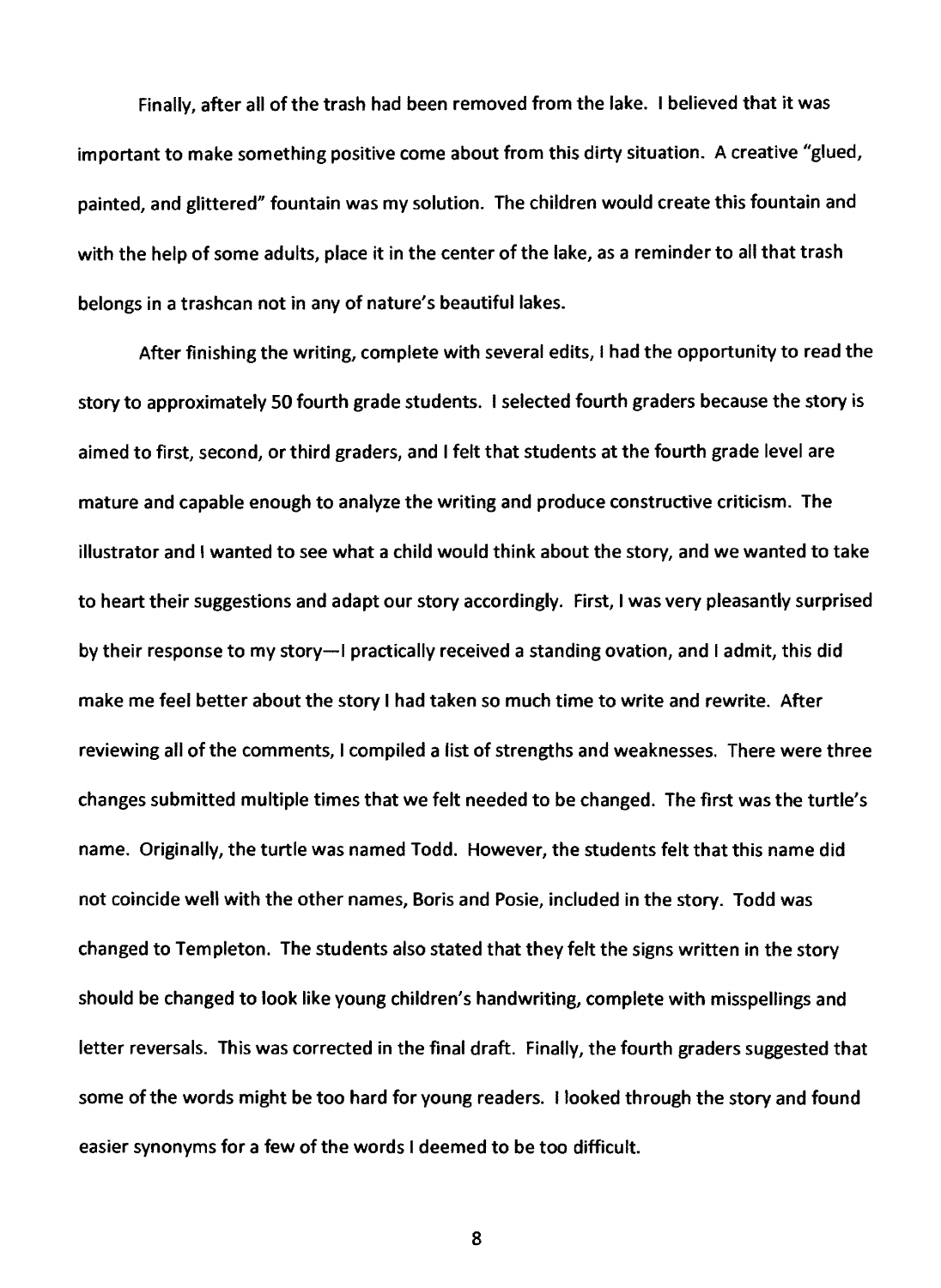Writing a children's book gave me the opportunity to interact with the world of children's literature in a way that was new and exciting to me. It allowed me an inside perspective on the decisions that authors make as they write material for children. My hope is to share this knowledge with my future students. I have created a powerful teaching tool, in which I have written creatively and moved through the different stages of the writing cycle. My students will see that I practice what I preach. I am not asking them to do anything that I have not first done myself. I have taken the time to think through the process of creative writing-from prewriting to editing-and I have actively participated in every step towards the creation of a final "published" work. Because of this, I will be more approachable with questions, as they know I have been in their shoes and understand their struggles. I will be a greater, more understanding and patient resource to them after completing this project. I now better empathize feeling writer's block, working out details so the story makes sense, implementing excellent word choice, and editing and proofreading over and over again.

This project certainly helped me to grow as an individual. I learned that it is necessary to "put yourself out there" when writing a piece of creative writing. I felt much more exposed participating in this type of a project versus a research paper. A research paper does not express one's own creativity or personal ideas. It was somewhat embarrassing for me to allow others to read this creative work because it felt like a piece of me, exposed and vulnerable. was hesitant to read this book to fourth graders, let alone my friends and family for fear of being judged and ridiculed. Fortunately, everyone has been positive and encouraging when reading my story, especially my dad. I now understand the pressure some students must feel when asked to read a piece of their own writing aloud to the entire class. I hope to remember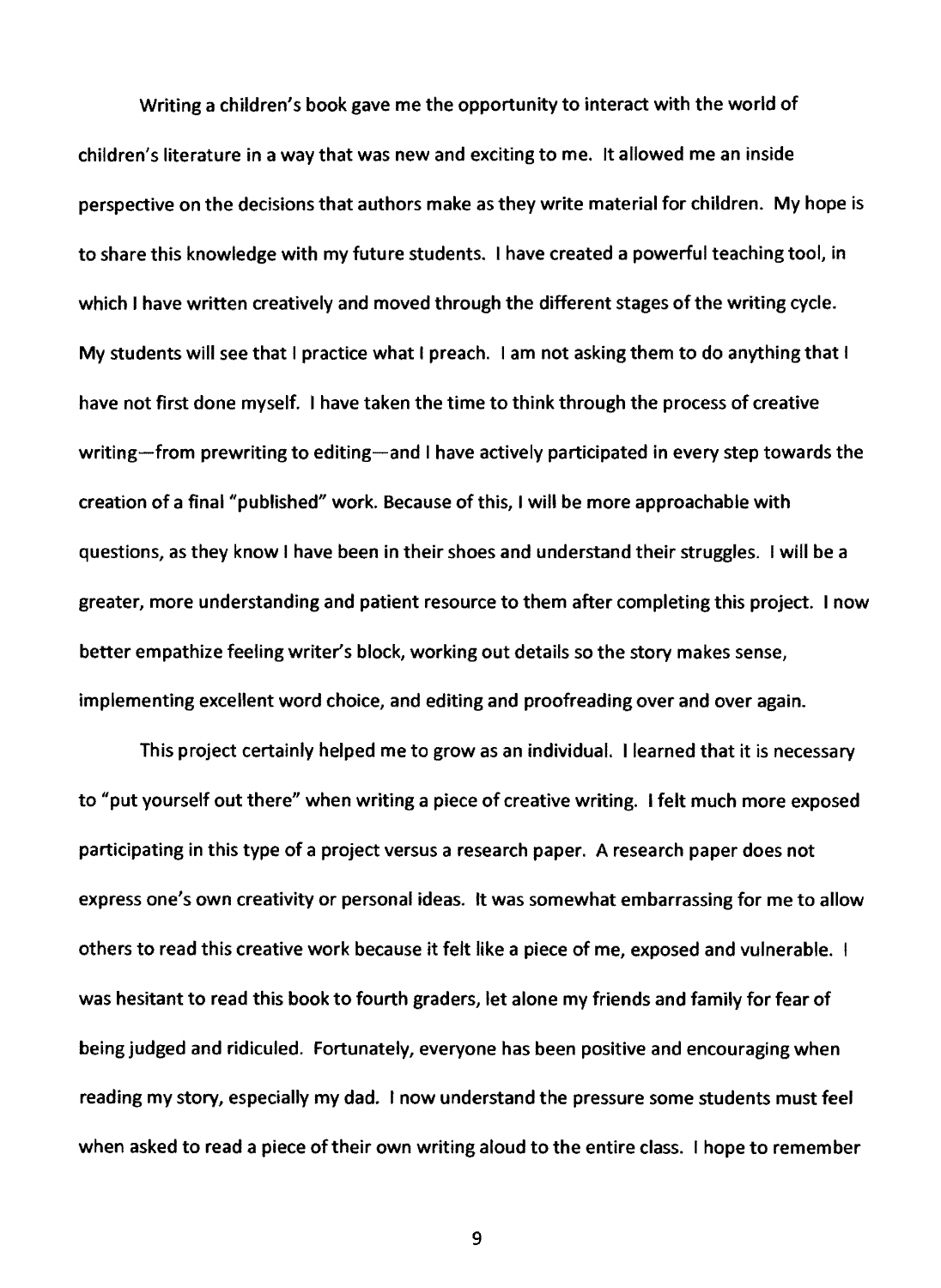this when it is my turn to be a teacher. If a student feels embarrassed or uncomfortable reading in front of the entire class, accommodations should be made. This project has allowed me to grow not only as a writer, but also as a teacher. I did not originally expect that welcome realization!